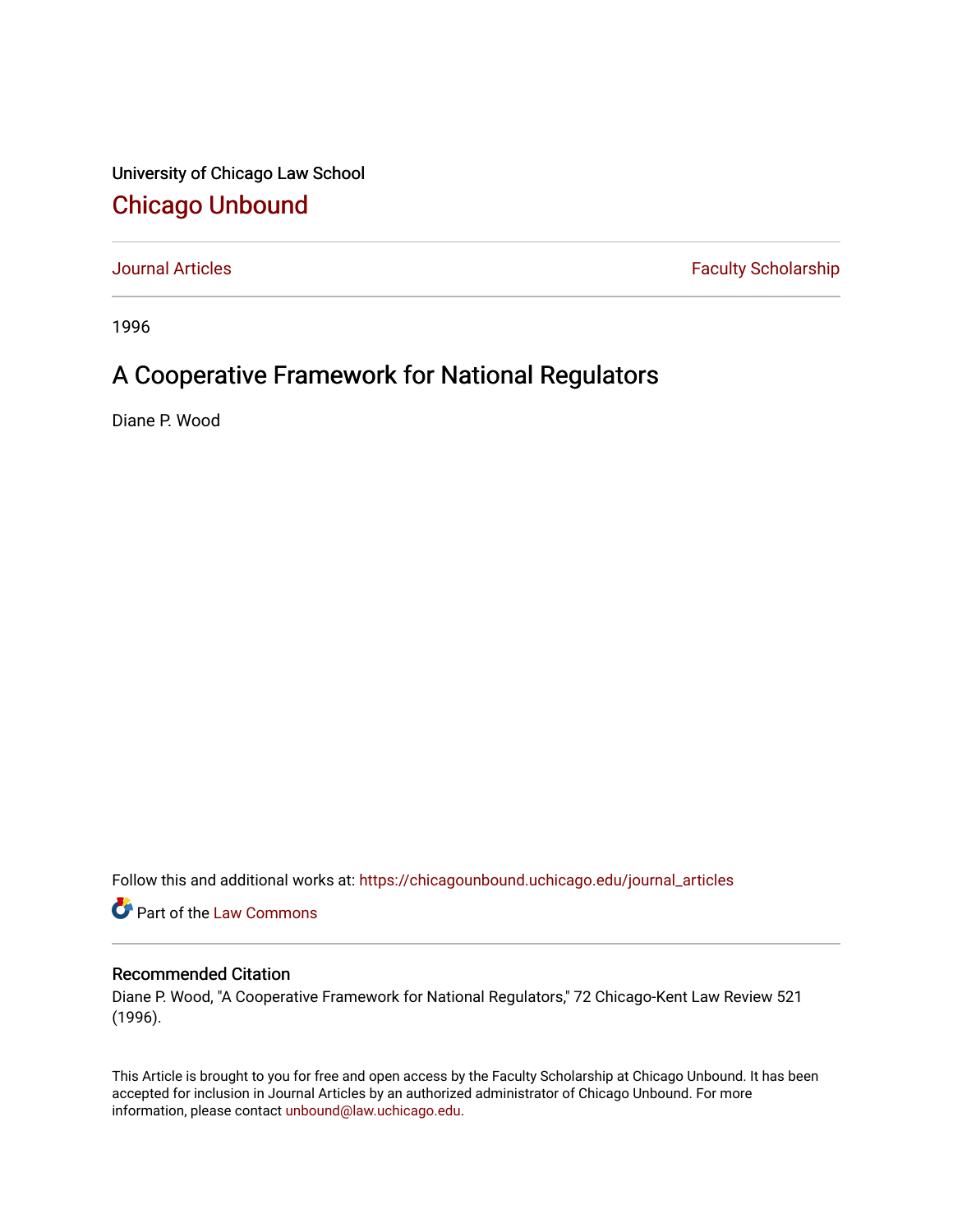## A COOPERATIVE FRAMEWORK FOR NATIONAL REGULATORS\*

## **DIANE WOOD\*\***

My remarks are going to take us back to the question of competition policy, or antitrust more particularly, and I would like to try to place that in some kind of broader institutional setting. This certainly is a subject that is generally important to the way that international trade works, and to the way that international economic regulation is working, because we want markets to be responsive to supply and demand factors. We are interested in serving the ultimate welfare of consumers around the world, and it is not surprising that the question of the appropriate international dimension for competition policy has become debated more and more actively as we make progress with the various governmental barriers to trade.

I would like to stress that we have been discussing a number of dimensions of competition policy and, as Claus Ehlermann said yesterday, we have on the one hand, various governmental measures of many different kinds, such as subsidies, licensing standards, tariffs, and quotas, and on the other hand, we have other measures which private firms may employ. They may cartelize and fix prices or allocate markets; they may decide to merge and create a structural change in the market that might make them a dominant player in the market; they might (if they have a very large share of the market) engage in a whole host of practices, whether boycotts, various kinds of vertical restrictions, distributional restrictions, tying arrangements and the like. Many of those kinds of practices have nothing to do directly with what the governments have put into place, and those are the traditional subjects of antitrust law. So, the question that has concerned us most of all is whether that second group of practices needs to be addressed at the international level, or whether the international concerns that we have will continue to be addressed best at the national level, perhaps with some changes, both in national laws and in the way that different national systems work together.

Adapted from a lecture delivered by Judge Wood on October 6, 1995 at the Chicago-Kent College of Law.

<sup>\*\*</sup> Judge of the U.S. Court of Appeals for the Seventh Circuit. The views expressed in this paper are entirely personal.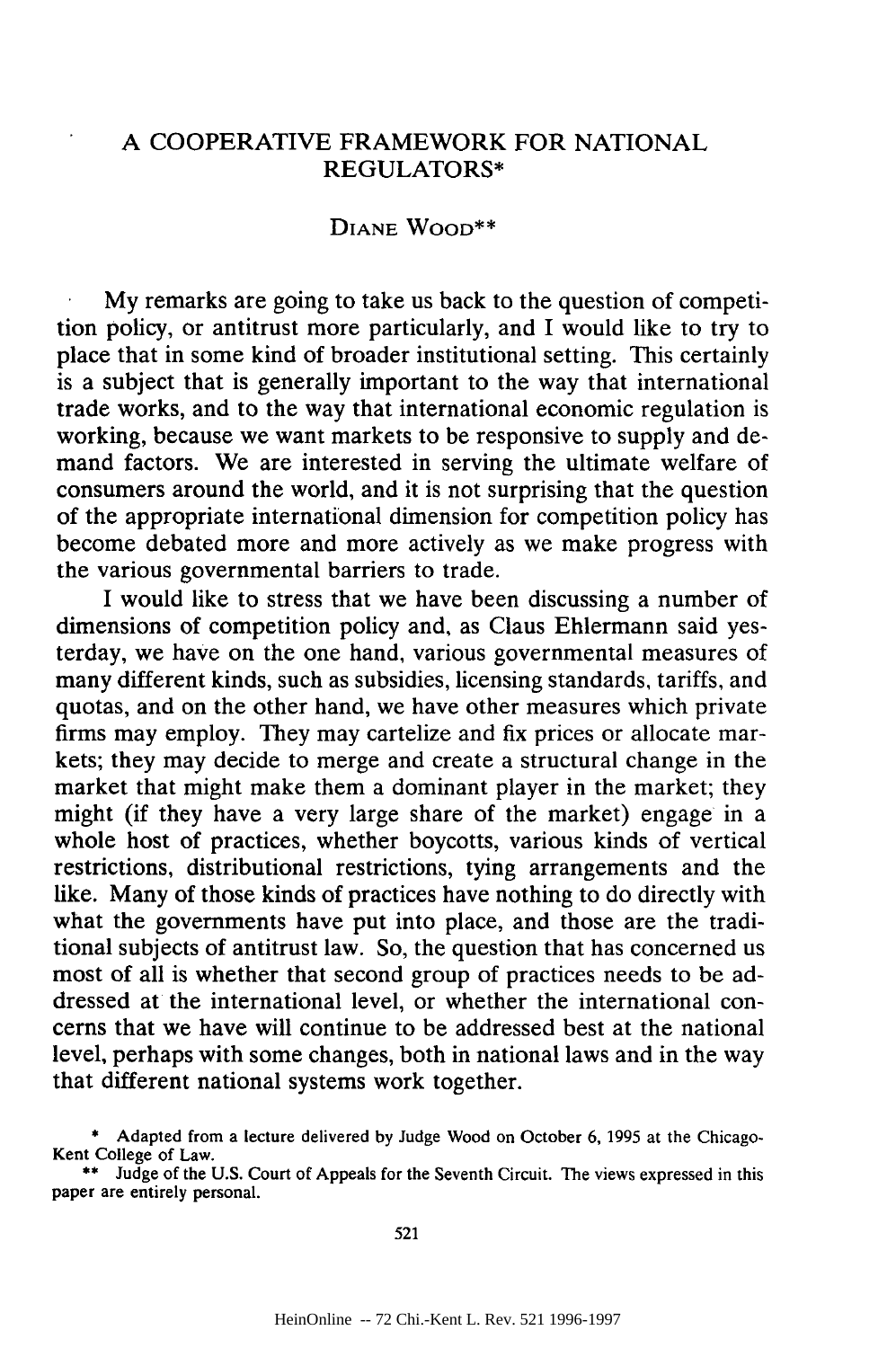That is the perspective I would like to take here. I am *not* going to be talking about the desirability of international measures to reduce governmental barriers to competition, because I am happy to see measures, anywhere they may appear, that will reduce governmental barriers to competition. In my opinion, one of the events that got this debate moving as vigorously as it has been moving, goes back to the structural impediments initiative talks that took place between the United States and Japan, in the administration before the one that I was fortunate enough to serve in. People started saying, "Well, if there are access barriers to the Japanese market," and I am only using this example because it was what happened, "how can we overcome these barriers, how can individual firms find their way into Japan?" The thought was that better enforcement of the antimonopoly law of Japan might be the answer. Japan does, after all, have a law that addresses the very same subject that U.S. antitrust law addresses. Perhaps if refusals to deal, keeping firms out of markets, or other kinds of anticompetitive practices exist, this is a way of addressing those barriers effectively.

I do not think you could challenge the proposition that better enforcement of competition laws will sometimes have a market-opening effect, but I have a problem with taking this too much further. At its heart, at least in the United States, antitrust law is a law which focuses on the prices and choices available to consumers-final consumers or anybody who is a buyer. From that perspective, it does not really matter who is serving the consumer. It does not matter if it is a foreign firm, it does not matter if it is a domestic firm, and the size of the market does not matter either. For example, for my weekly grocery shopping, I would not dream of going beyond probably about a five mile radius from my home. It does not really matter to me too much that there might be a grocery store available in Frankfurt that I could go to. I am not going to go to Frankfurt to buy my groceries. For the consumer, therefore, groceries are found in a local market. Or if there is a highway construction operator, as I was unfortunate enough to run into driving in this morning on the highway, who is ripping up the road, he is not going to buy his concrete from just anybody. He will go to someone within a fairly narrow area. It is just not that kind of product. There are many things for which markets are very local and some for which markets are national. We must always ask who is out there who can serve this market?

This takes me for just a second back to the Kodak-Fuji dispute. I think we always have to think about markets from the point of view of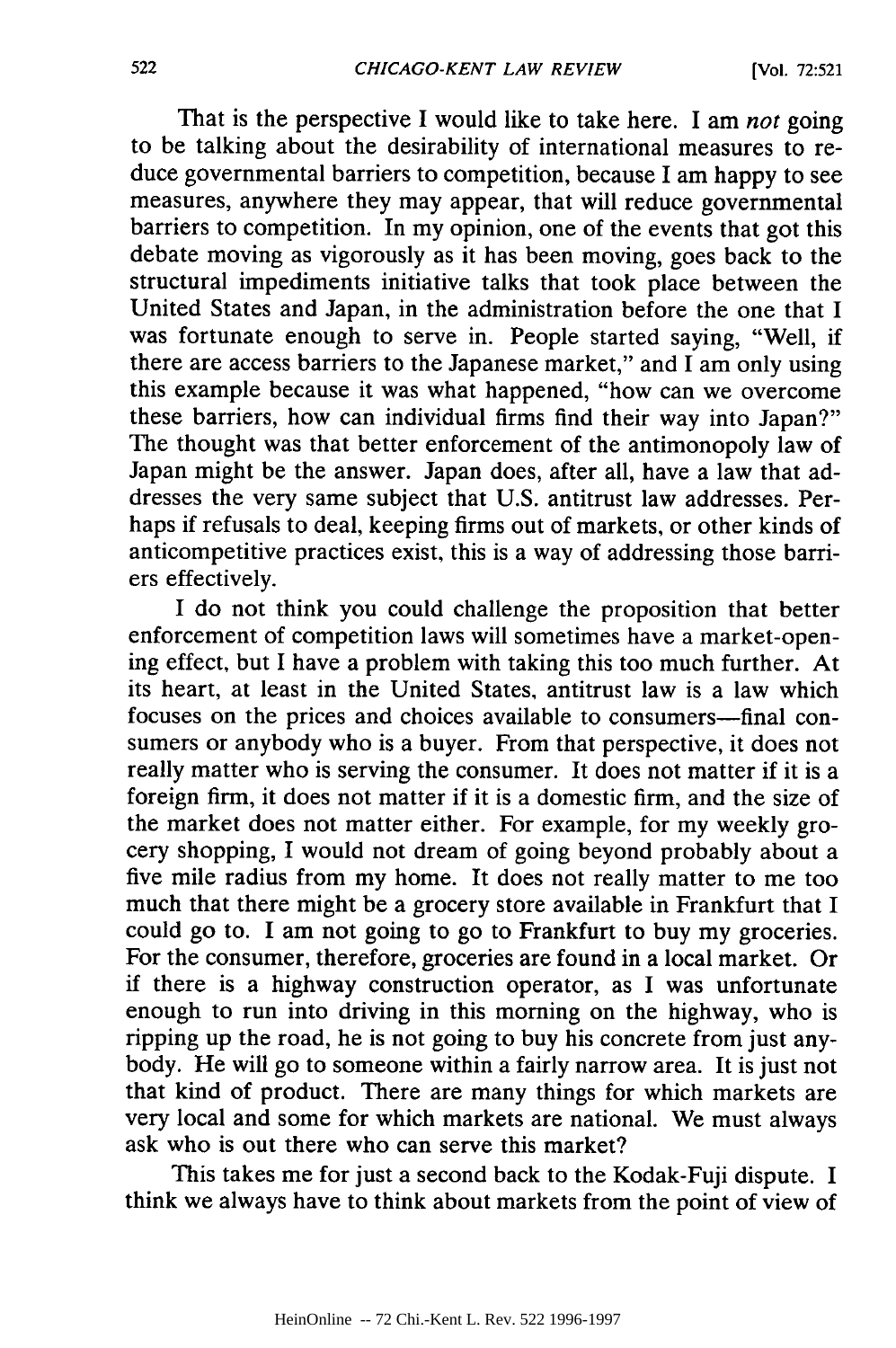the consumer who is interested in buying the product. If the market is in fact quite open because of the lack of government barriers, because of ease of transportation, because of ready substitutability of products, and openness to products offered from all over the world, then in that sense and for that consumer, there is a world market. Another consumer in another country might *not* be looking at a world market. For instance, a consumer in a country that has a very bad transportation system or where some set of local needs means that the other manufactured products are not particularly good substitutes, or in a country that, perhaps in violation of its GATT obligations, maintains technical barriers to trade that make it impossible for those products to enter it, may have choices available only from a smaller set of suppliers. In short, this is a very consumer-oriented subject. If we then try to marry it to the idea of market access, there is only an imperfect fit. The fit is imperfect because the market-access concern of the trade community has been much more focused on the opportunities available to sellers in the market. Which set of consumers will they be able to reach? This is plainly important, but something which, at least from the perspective of U.S. antitrust law, is only an incidental consequence of the way antitrust law operates.

We tell firms that they cannot cartelize. We tell firms that they are entitled to choose their customers and that they may sell or not to any given buyer as they wish, as long as they are engaging in that decision-making process independently. That is our *Colgate* doctrine, which is a very important part of U.S. antitrust law. Our laws have a very strong bias against dictating to individual firms what kind of business practices they should engage in, because we recognize that individual firms would like to take business away from other firms. Put differently, they would like to exclude other firms from the market. When you look at the subject of exclusionary conduct, you find that there are great difficulties in distinguishing between forms of exclusionary conduct that are simply normal competition and the much smaller set of exclusionary conduct practices which are anticompetitive. We normally associate the latter with firms that have very substantial degrees of market power. In the United States, more market power is needed than would be called for, for instance, in Article 86. Markets are defined somewhat broadly, and we look for more power.

Where does this take me in terms of our institutional structures? For a couple of reasons, including the consumer focus of antitrust law and the differing cultural perspectives that still exist today, this is a body of law that, at the moment, is best kept at the national level. I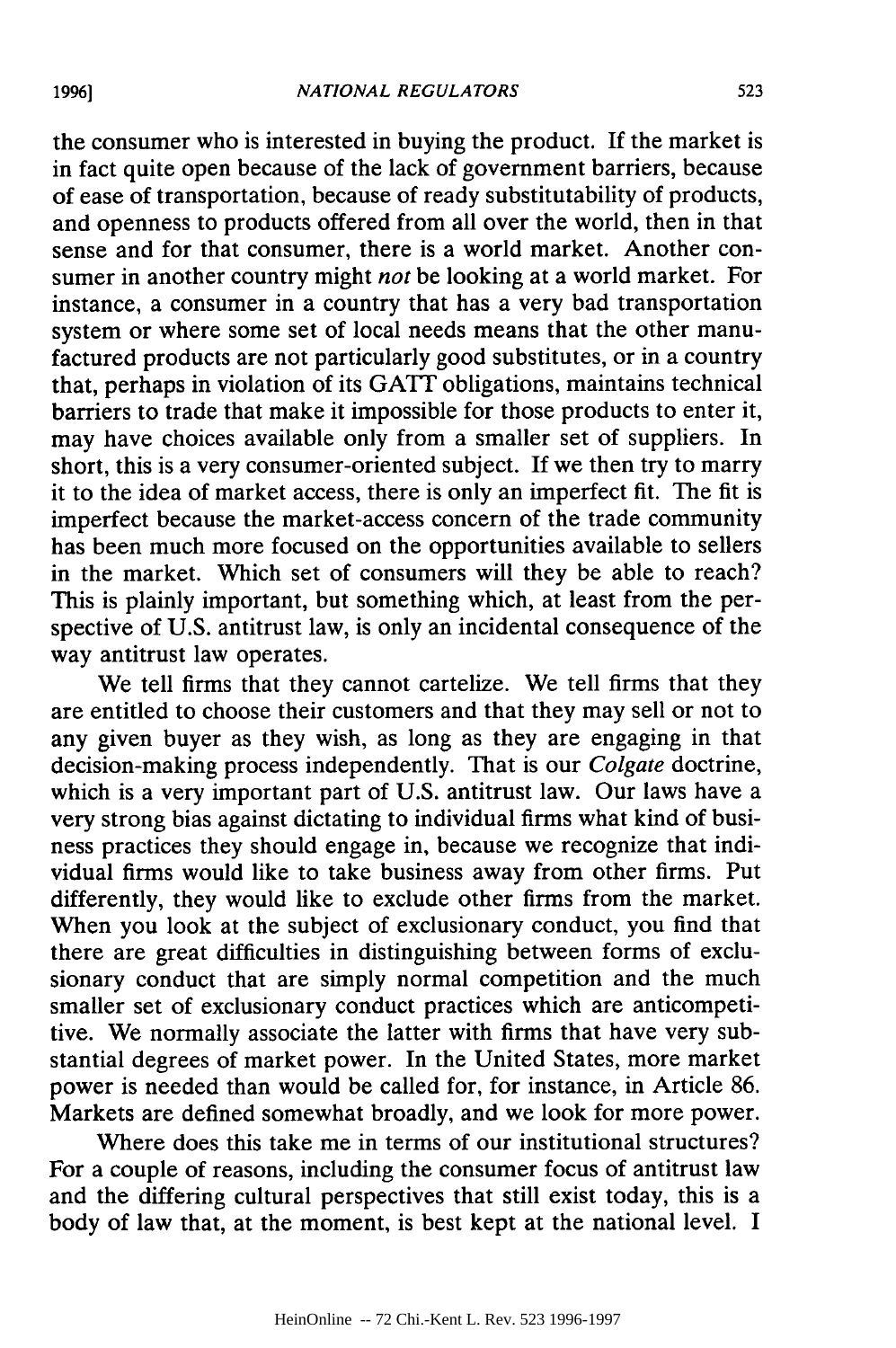have a paper which is going to be published in a volume from a conference that was held in May 1995 in Washington, in which I elaborate on this somewhat more extensively. There are a number of arguments for and against taking this to the international level, even in the optional way that the proposed plurilateral Munich code did. We should ask a number of questions. Which kind of rules will produce the most efficient results from the point of view of the cost of regulation on the one hand, and from the point of view of just simply finding efficient behaviors deterring competitively bad behaviors? We should ask, "What is most acceptable from a cultural standpoint or a social standpoint?" We have already touched on, the important question, "What will enjoy the greatest degree of political legitimacy within the regulating country?" We should ask, "What is the best from the standpoin of diplomatic or international relations?" One's decision on either a national or international level for Competition Law enforcement is going to vary, a little bit, depending on which one of these questions we are asking.

My argument is that national regulation coupled with appropriate modifications in the direction of bilateral relationships, or eventually perhaps, networks of relationships, is the best approach. Let me just run through the key factors very quickly: efficiency, transaction costs, and underlying behaviors. The question of the efficiency of many national laws has often arisen. There is a law in Brussels, and all fifteen member states now have some kind of competition law. There are some fifty or sixty countries around the world with antitrust laws. 'Is that not inefficient in and of itself? Should we not think of beginning to internationalize this simply so that the authorities can work with each other without duplicating all of their work? My answer to that has been that the existence of many authorities does not itself make the case for internationalization, because competition cases in the end deal with competitive conditions in particular markets.

I was very influenced by this in the empirical study that Professor Richard Whish and I undertook for the Organisation for Economic Co-operation and Development ("OECD") before I joined the government. We looked at mergers that had been investigated by more than one authority, some as few as two or three and some as many as fourteen, one potentially twenty. And, I walked into this expecting that both the authorities and the private parties themselves would report that it had been a real nuisance to have to have duplicative enforcement efforts. Quite to my astonishment, this is not what people said. People said, well, yes, there were perhaps *some* additional costs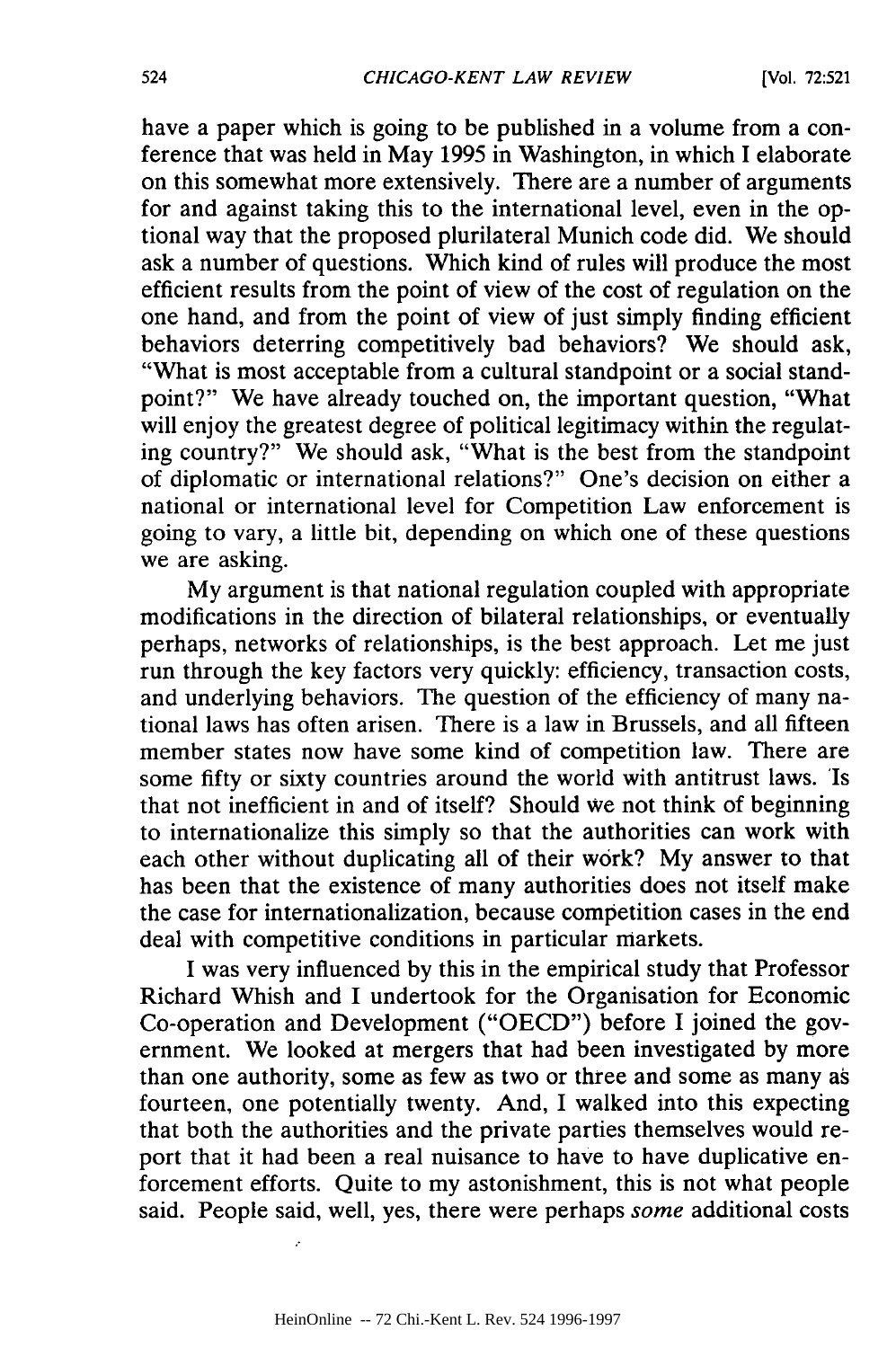*some* of the time, but only where the product was exactly the same from market to market. This was frequently not the case because many firms manufacture many different products, and the ones that face a lot of competition in one market are not the same ones that face a lot of competition in another market.

Just to give you an example, the Gillette-Wilkinson acquisition eventually was stopped after some fourteen different authorities reviewed it. But, there we had a very simple product, razors and razor blades, very common, which did not vary from one country to another. So, the fact that people needed to go through all of these stages was in fact a cost. Now, the company did not really seem to mind, because things were going badly for it in some countries, and it was hoping that perhaps in other countries it might be able to get its merger through. There may have been a bit of self-interest in this observation.

But, a case that came out quite differently was the joint venture between Renault and Volvo. At the time, in the European market, the greater concerns about that transaction had to do with automobiles, because the kind of competition that took place among automobiles for those two companies was very significant in Europe. This type of rivalry was *trivial* in the United States, although the United States was also a reviewing authority for that very same joint venture. Instead, in the U.S. market, the problem was very large trucks of a kind that are not even used in Europe-class seven and class eight commercial trucks. For Canada and the United States, that was a very significant aspect.

I give this as an example of why we found this a rather surprising result about efficiency. The bottom line of both the companies and the lawyers was, we have to make the case *anyway* for each individual competitive setting which may happen to be a national market. It may happen to be a continental market, or regional market, or many other kinds of market, but it is not really going to save us much time in our analysis of the competitive setting, whether we are preparing it for one or several authorities. So you might find *some* savings in the bottom line there, but probably not as much as you would perhaps expect, or as I initially expected.

On the procedural side, there are improvements that both can and should be made, if one could actually achieve them. Common timetables were the biggest thing people mentioned. The procedural differences in the existing legal schemes make that rather difficult, just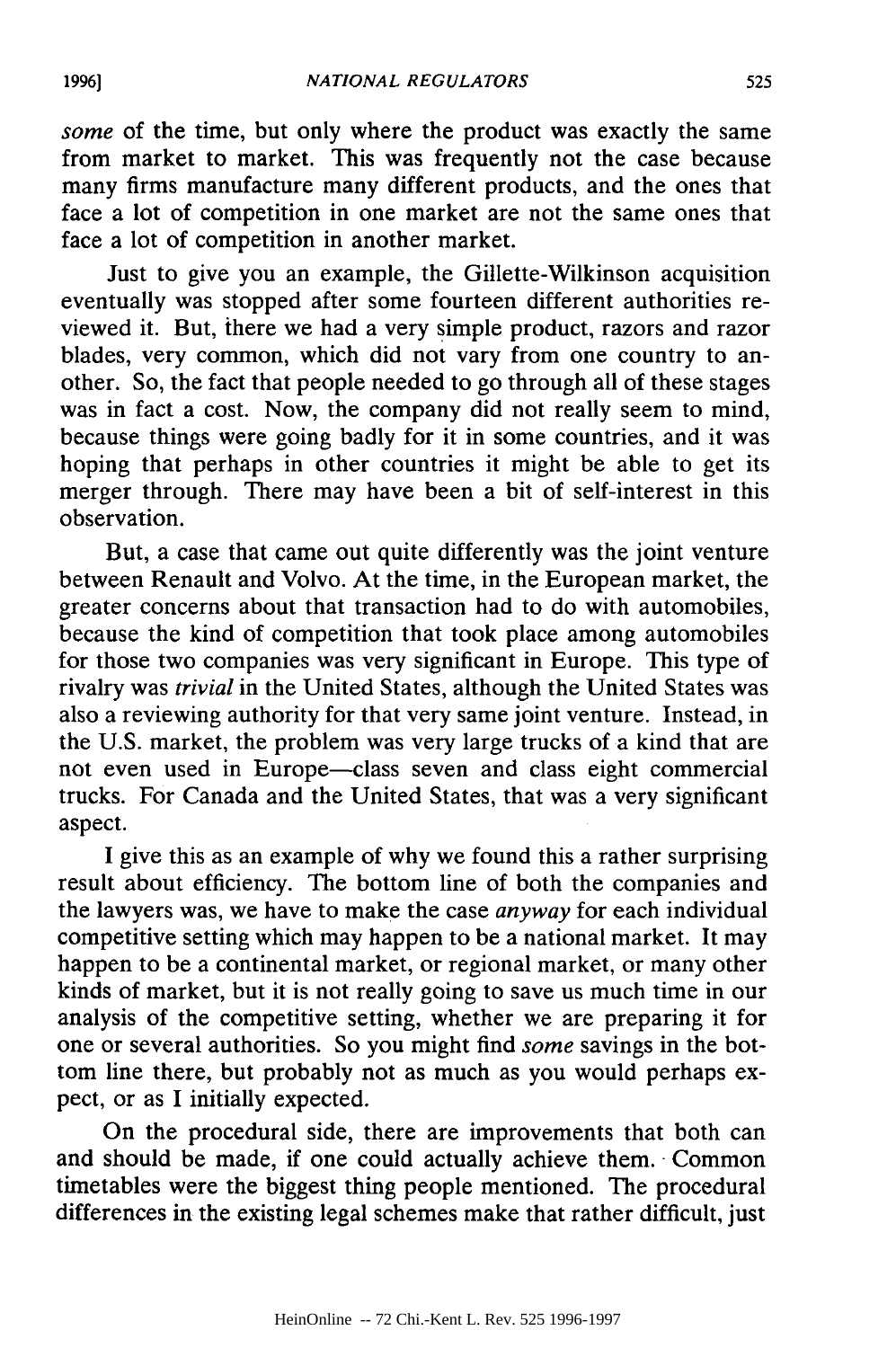to take, for example, the merger regulation of the European Union and the U.S. merger law. It is extremely difficult without imagining legislative change on either side to imagine much progress on the timetable issue. It is a completely different system of review in each jurisdiction. Some transparency costs, in short, plainly exist on the regulatory side.

The real efficiency concerns the question whether we must have the same competition law. Do we, in fact, all need to decide whether there will be a competition law focused only on efficiency? Whether there will be a multigoal competition law where small and mediumsized enterprises and their encouragement is part of it? Whether market integration is part of it? Or whether unfair disloyal competition concepts are part of it? Several models exist in today's world, and I think that each model is perfectly explainable in the context from which it arose.

It is easy enough to see why market integration is not a particular concern of the U.S. antitrust law. The law came along one hundred years after the Commerce Clause was already part of the Constitution. The market was integrated and the rest of the market integration that we achieved took place though the vehicle of Commerce Clause decisions at the constitutional level, from the Supreme Court. To put it very briefly, the Commerce Clause prohibits any state measure that discriminates against interstate commerce. So, if the state of Mississippi decides that the only milk you can buy in Mississippi stores has to come from Mississippi cows, and they will not let in milk from Alabama cows, that is unconstitutional. And indeed, there are all sorts of contexts ranging from garbage, to mud flaps on trucks, to other things where discrimination against interstate commerce has been struck down. Going beyond that, the states are not permitted to enact legislation that is facially neutral but which burdens interstate commerce. This is often referred to as the dormant commerce clause. Even if Congress has not spoken, there are some things that are so inimicable to an open market in the country, that the states are forbidden to intervene.

We have simply chosen a different legal vehicle for achieving the market integration goal, and antitrust law plays little or no part in it. Thus, we do not really care if somebody decides to assign distribution territories and give an exclusive territory of Illinois to somebody and an exclusive territory of Wisconsin to somebody else. They can do that if they are not a dominant firm and if they are not, in some extraordinary way, preventing competition. In Europe, an exclusive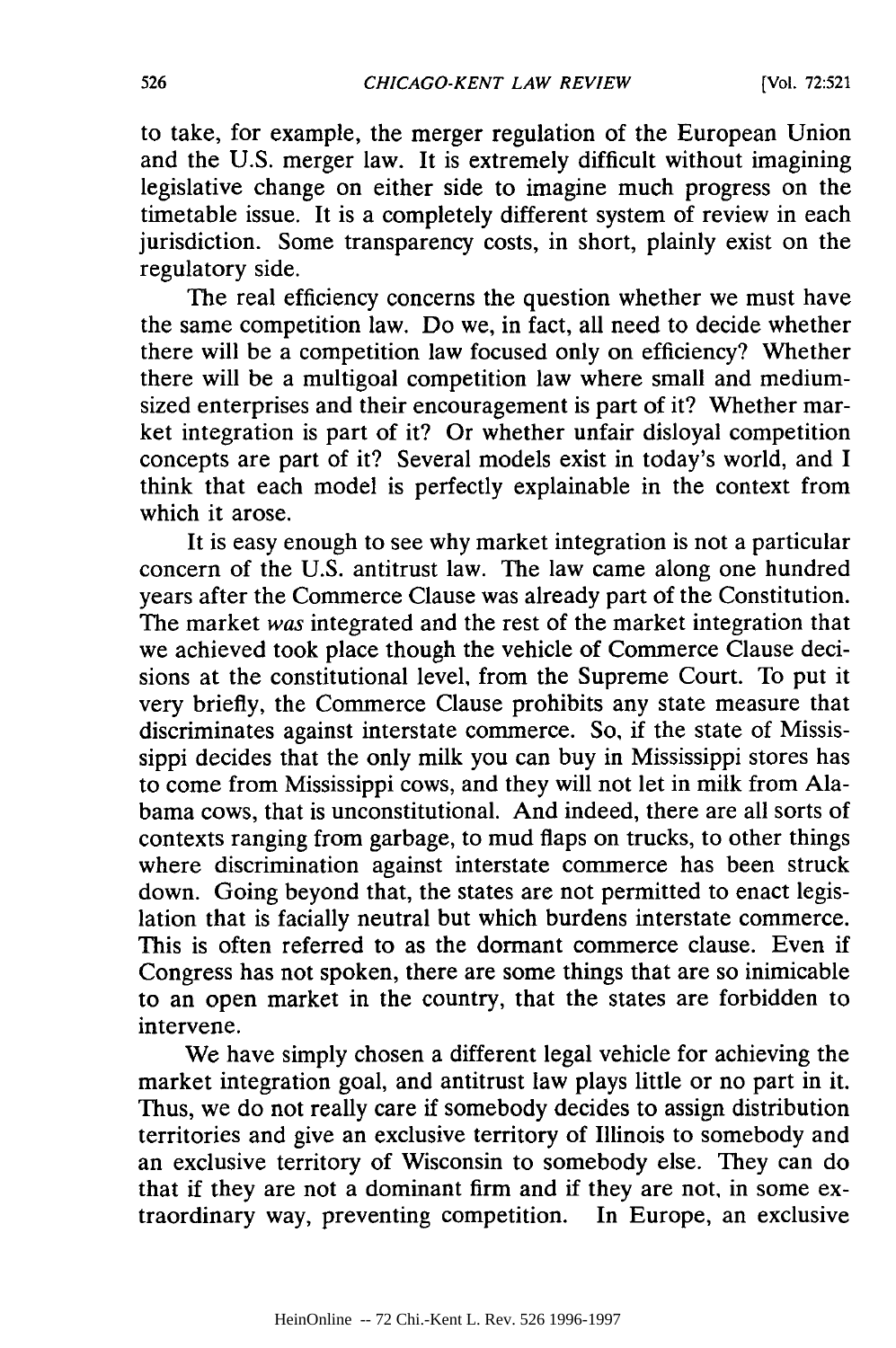territory that was air-tight with France, and the same kind of exclusive territory for Germany, would at a minimum raise much greater concerns. But, this simply illustrates that the laws are different and they come from different traditions. This is where, it seems to me, we have to move onto some of the other concerns.

The social and cultural factors are extremely important for effective antitrust enforcement. This is because you need to have public support for a law that tells businesses what they can do and when they can do it. If you have a law that says, for example, that a merger will go forward and the people in the local community know that that merger means that the local plant is going to shut down, and thirty percent of the community will now lose their jobs, somebody must be supporting that law. You must have a law that people accept if it prohibits, for example, the American Bar Association from telling law schools how they should handle their accreditation procedures. There are many other kinds of cases. Some people thought the Antitrust Division should not have been pursuing a case against Microsoft. Other people thought the Division should have taken more vigorous steps against Microsoft. These are measures which have tremendous impact on people, and so, I think if you try to put in place an antitrust law or a competition law that does not have the fundamental support of the business community and of the society more generally, you are going to have a law that does not get enforced.

For a long time, this undoubtedly explained part of the history of the enforcement, or lack thereof, of the law in Japan. People were simply organizing their society in a somewhat different way. They were not particularly convinced that going after the *keiretsu,* or the other kinds of practices that may have seemed to be possible violations of the law was desirable. Things have turned around quite a bit since SII and other similar revisits of the law that have taken place in Japan. Enforcement has been increasing significantly. In other countries that have adopted antitrust laws, it has been adopted more enthusiastically.

There is also an issue of the political legitimacy, and here I *do* worry very much about who is finally going to decide that a particular cartel has violated the laws, bearing in mind, that in the United States you are talking about criminal law enforcement. You are talking about somebody spending a couple of years of his life in jail, if it is an individual, and you are talking about firms being criminally disbarred from serving as government contractors and paying very large fines. International review of criminal law enforcement is a pretty big step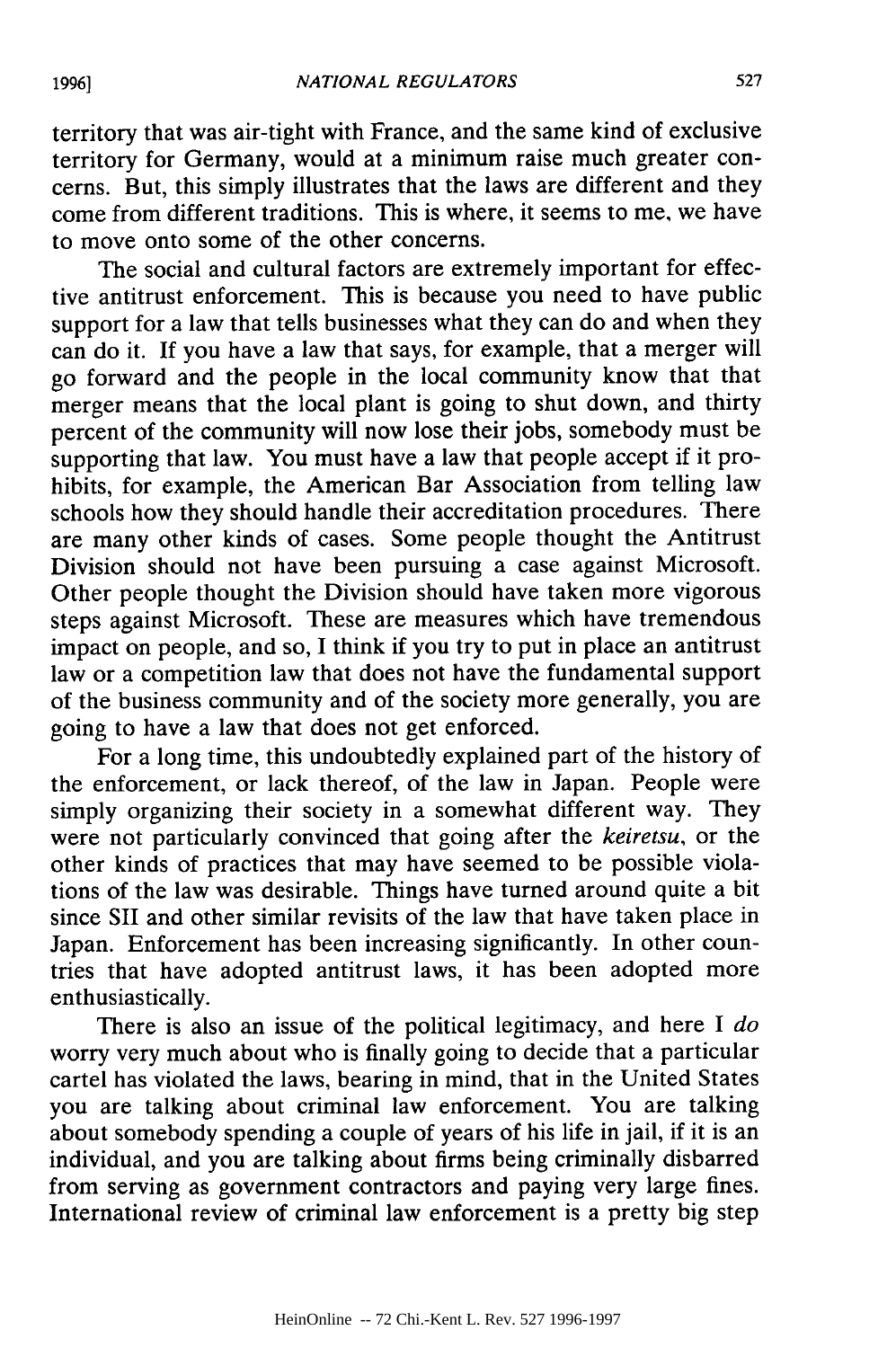to take. Even if you assumed it was not criminal, you would still have the question of international oversight of very particular decisions: international oversight of, let us say, the Federal Trade Commission's decision to allow the General Motors/Toyota joint venture to go forward; international oversight, potentially, of both the European and the American decision to require Microsoft to open up its operating systems, and not to charge on a per processor basis, but instead to charge original equipment manufacturers of computers only for computers that actually had the Microsoft operating system on it. Maybe that was a terrible thing to do, who knows? Somebody would have to look at the record that we had to know whether it was a good or a bad thing, and if those people themselves are not politically accountable, it is a very delicate matter.

There are a couple of things that people do not like to talk about very much, but they are worth exploring. What lies behind this push? One of the things that continues to lie behind the push for internationalization has been a sense that there is still too much unilateral action, particularly by the United States, but perhaps by other countries increasingly as well. Unilateral action, when you really mean something like 301, the *In re World Arrangements Oil Cartel* case, or the Uranium cartel case, undoubtedly raises diplomatic tensions. The record is very clear that this has happened. And there is no question about the historical existence of a problem. The question that I ask myself is, "What's the cure for this?" I think that the cure, if we look carefully, has been underway now for many years, and, with one addition, would be just about finished. The cure has really been to do the same thing that our Securities and Exchange Commission did, which is to back off and say wait a minute. Rather than trying to barge around the world, unilaterally enforcing our law, unilaterally trying to grab evidence in other countries, pushing remedies on people that they do not want, let us try *cooperating* with other authorities. Let us try working with other people to the extent they have laws that are the same.

And lo and behold, it turns out that there are a *great* number of commonalities among the laws. To move from unilateral orientation of mind to a cooperative orientation of mind, changes the entire picture, because just to say it is national enforcement does not mean it is unilateral enforcement. National enforcement with the assistance of and cooperation of other national authorities is something which has happened for many years. No one talked about extraterritorial jurisdiction when the Department of Justice and the Canadian Bureau of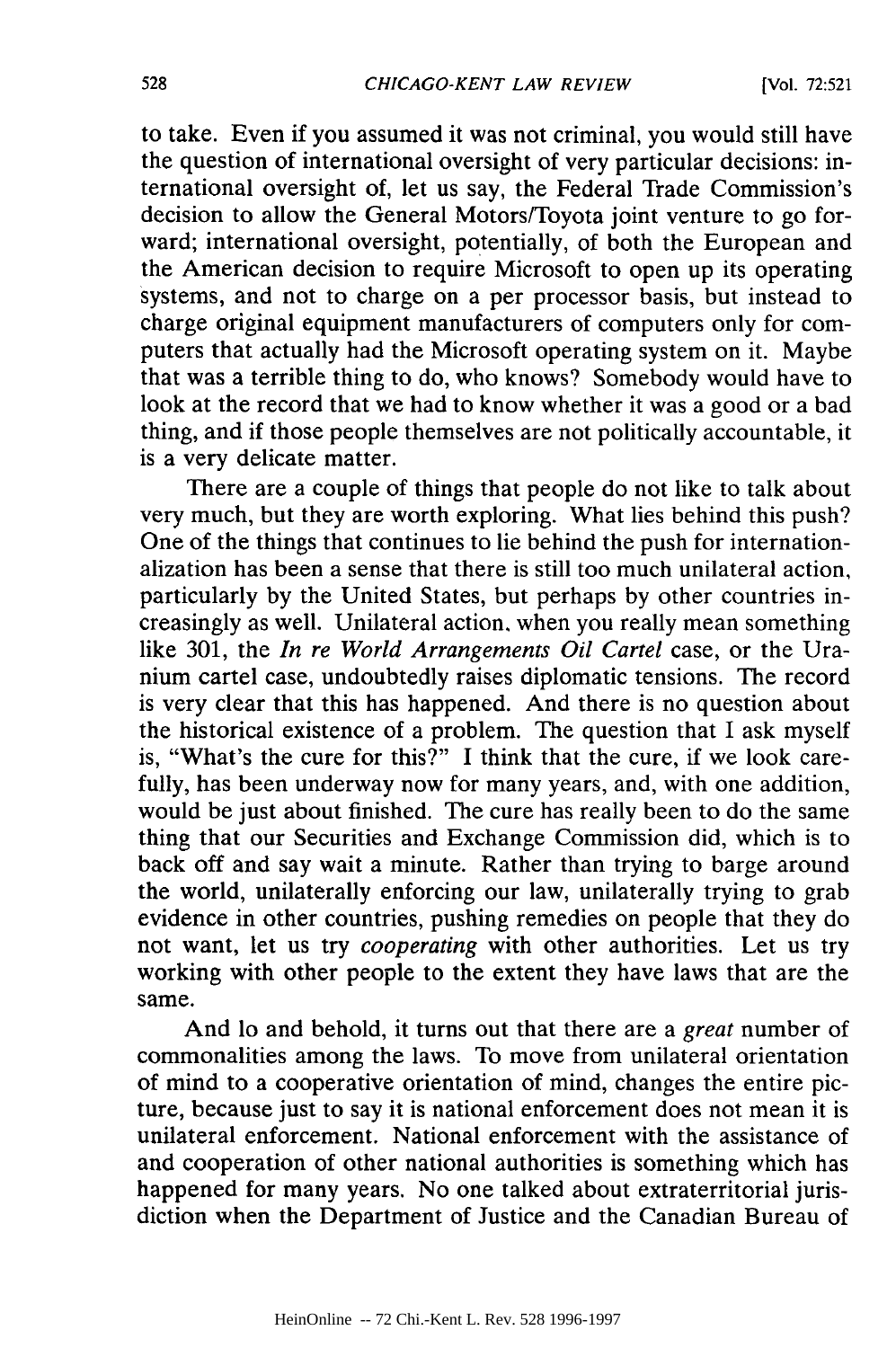Competition Policy jointly prosecuted the fax paper cartel. This was a joint prosecution under the authority of a treaty, so in terms of legal basis, everything was fine. It involved joint interviews with officials from each authority, a joint database, joint analysis, and each side deciding what steps should be taken. The U.S. authorities took care of our market, and the Canadians handled the Canadian market. There are various differences that flow from the differences between the two laws, but on the whole and by and large, it was an *extremely* successful effort at addressing a problem that was affecting both of our markets.

The same was true with Microsoft, where we had the advantage of dealing with only a single firm, and the possibilities of bargaining are very good when it is a single firm. In cartel cases, it will be difficult to convince the cartel members to give their permission to allow the authorities to jointly investigate them. So, we need better legal measures like the treaty that we have with Canada. But when you have that possibility of cooperation, no issues of extraterritoriality are likely to arise. Instead, the authorities will work things out, if one side thinks that it ought to do more and the other side objects. The conversation can take place in a concrete setting. The conversation can take place with full awareness of the relevant facts. I am certain that that is a strategy that would work in the overwhelming majority of cases.

Even when we have agreements with countries that *do not* permit the sharing of confidential information, such as our 1982 agreement with Australia, our former 1984 agreement with the Canadians with respect to civil cases, our new 1995 agreement with the Canadians, and our 1976 agreement with Germany, "soft" cooperation tends to reduce the incidence of jurisdictional disputes. Our agreement with the Europeans, now reinstated, is another case in point. The cooperative presumption exists there, and we have not had extraterritorial problems that have been insurmountable. There have been a few glitches I can think of, but on the whole, they have all been worked out. So, from the international relations point of view given the particularized nature of every competition case, it is not useful to worry about international cooperation when each case that is going to come up is going to involve particular other countries. Indeed this has happened as well, in spite of all the sound and fury that sometimes gets the press' attention with respect to our relationship with the Japanese Fair Trade Commission, the U.S. authorities have now had eighteen years of very harmonious bilateral consultations with that agency. Judicial assistance tools are available under the laws of many countries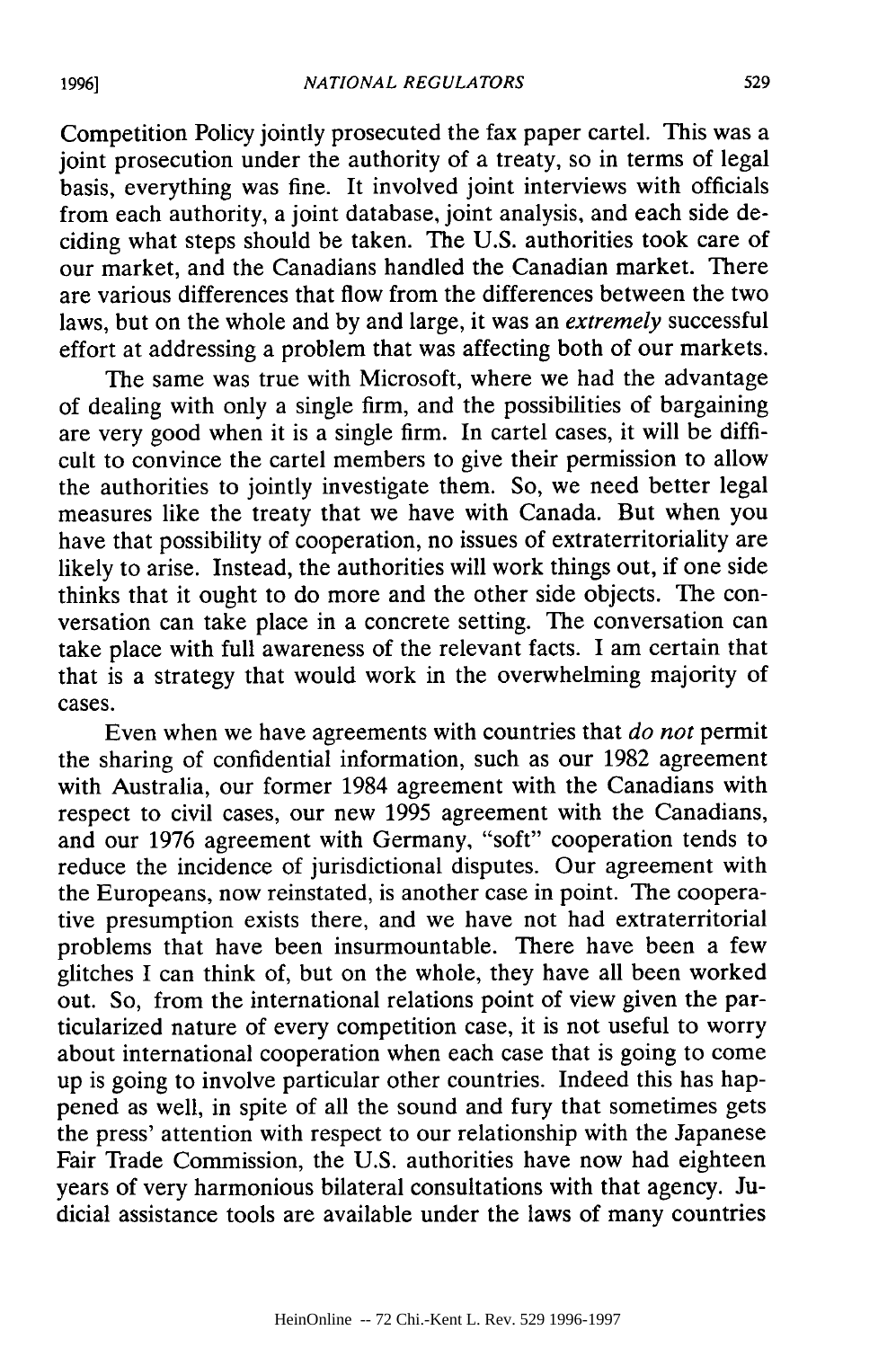that are sometimes used. Where they are available, they can work effectively, in a manner targeted for the needs of the case at hand.

My last comment about this-aside from a plug for everyone to sign up with the United States for the new bilateral information-sharing antitrust mutual assistance agreements that the Department of Justice and the Federal Trade Commission are now authorized to conclude-is before we reach the international stage let us see how well we can do at the level of transnational cooperation. We are still going to need to do this anyway, even if there is an international code. So, why do we not try this one out and see if this maybe does solve most of the problems without creating yet another layer of bureaucracy.

Finally let me make one comment on export cartels. This is my private unconventional idea, which I do not really suggest entirely seriously. I am not so worried about export cartels. This is because consumer welfare underlies antitrust law, and I think that the optimal enforcer for any competition case is the country whose consumers are harmed by the particular practice in question. Very often, that will be the same country as the country where the doers of the harm are located. Sometimes it will be foreign companies who are inflicting harm on domestic consumers.

Sometimes in Europe it will be U.S. companies who are inflicting harm on European consumers. **If** those U.S. companies, as was the case in the wood pulp cartel, happen to have a Webb-Pomerene exemption from U.S. antitrust law, it seems to me that all U.S. law says is they are not really *doing* anything in the United States that is hurting the U.S. market. The 1975 antitrust international guidelines underscore that a Webb-Pomerene exemption does not mean you have immunity under foreign law. The U.S. authorities have no power to grant any such immunity. In light of that fact, my notion has been, that if you were going to do anything, what you should do in those cases is stand ready to provide assistance under the appropriate legal authorizations to the foreign authorities so that their consumers can be protected. You could then leave all the export cartel exemptions in place, if you made it very clear that those kinds of arrangements are undertaken at the firms' own risk. And, if they are in fact violating the law of the country into which they are sending their exports, they had better watch out, because they are not going to get a sympathetic hearing on any side. This will also help to separate true export cartels from legitimate joint ventures. Webb-Pomerene Associations frequently are nothing more than joint ventures. Just because a couple of companies have gotten together to create a joint selling arrange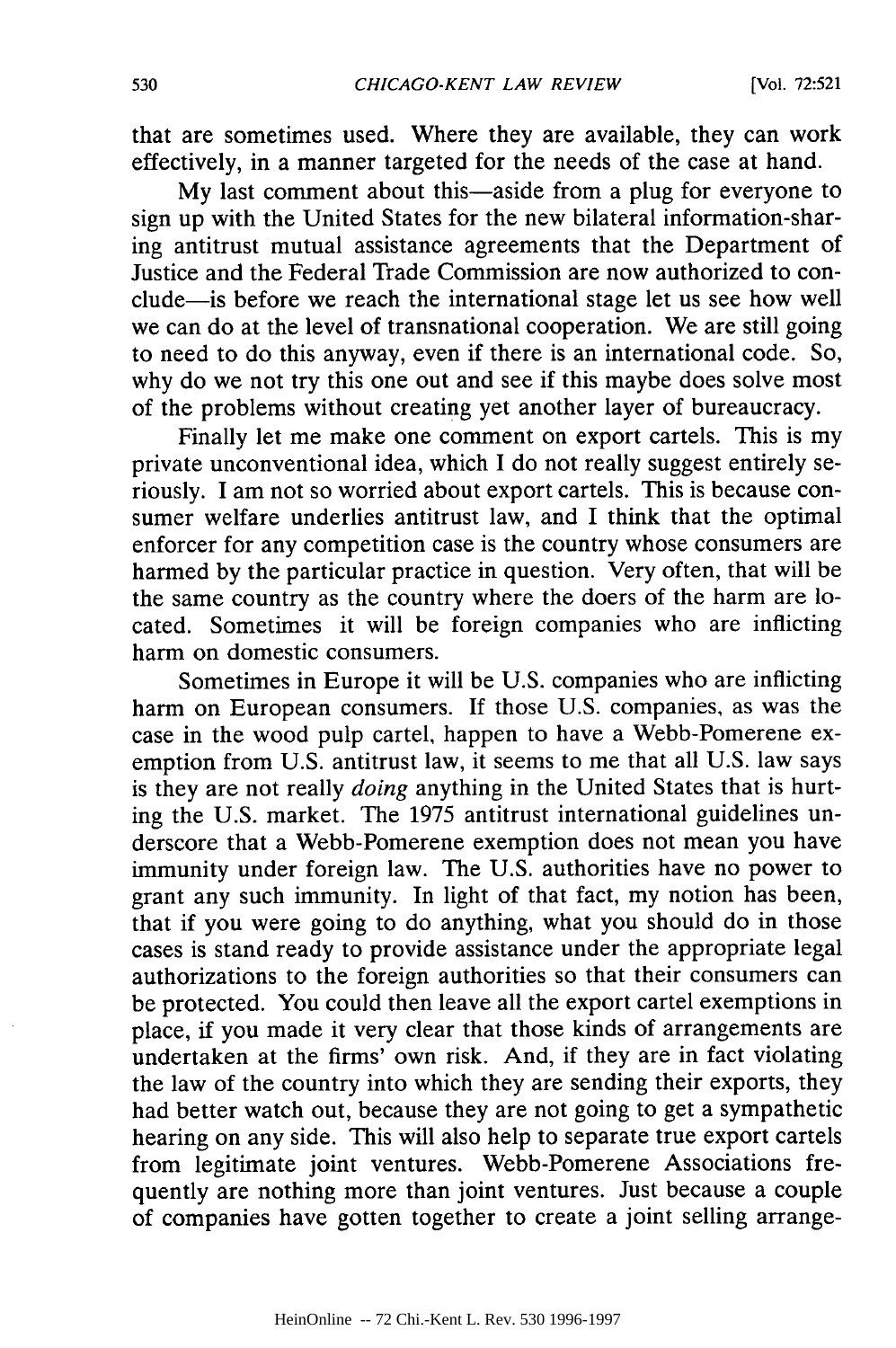ment by no means proves that they actually have "cartelized." Maybe they are just sharing facilities and creating some sort of efficient arrangement. So the mere existence of one of these export associations normally is not enough to know whether they are creating any kind of competitive problem or not in the other market.

The bottom line is that competition is important. It is something that needs to be fostered and encouraged in as many places as possible. But this process has to unfold from the ground up. The way to do that is to have effective national laws that are consumer-oriented, and to allow the national authorities to work with each other.